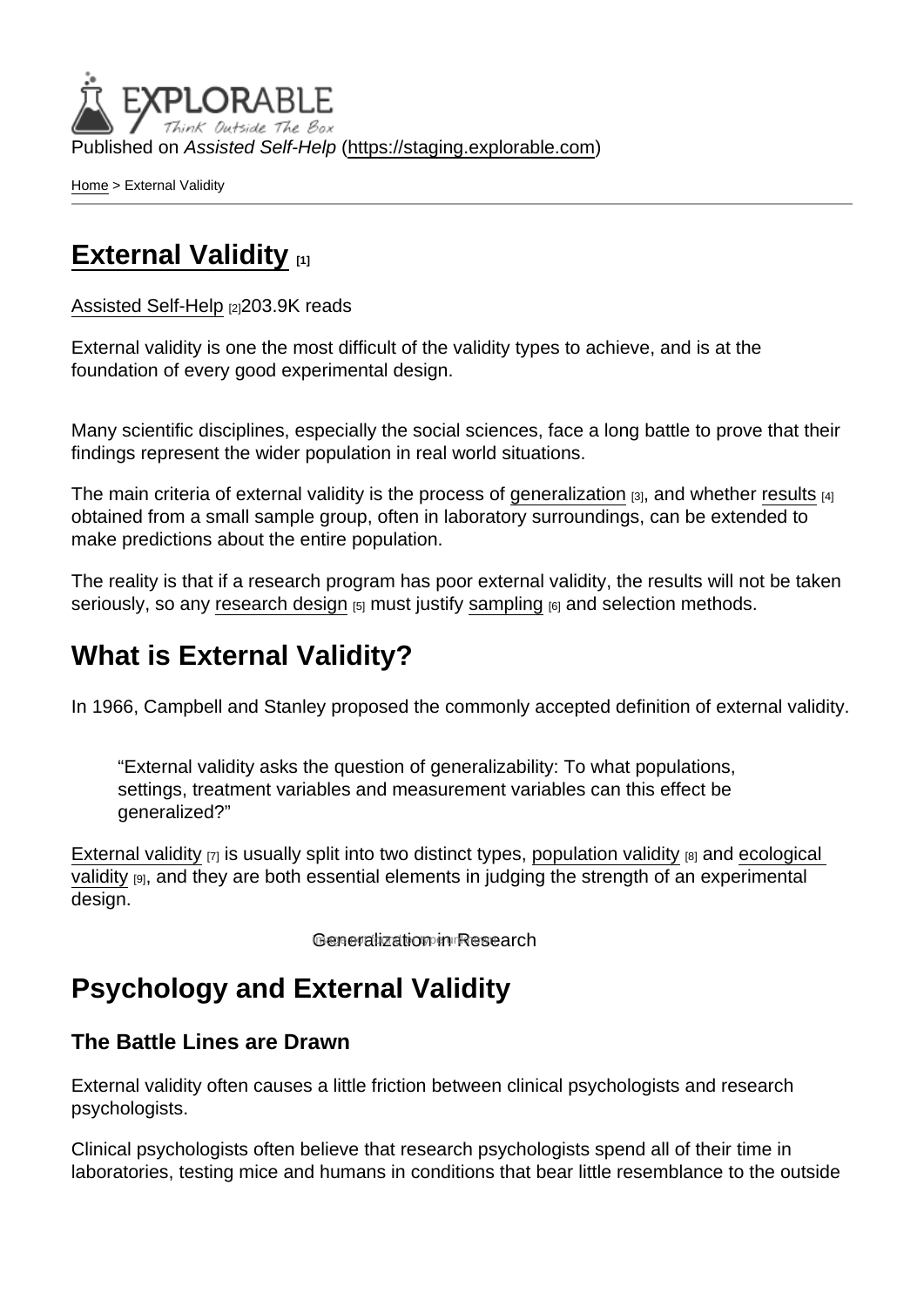world. They claim that the data produced has no external validity, and does not take into account the sheer complexity and individuality of the human mind.

Before we are flamed by irate research psychologists, the truth lies somewhere between the two extremes! Research psychologists find out trends and generate sweeping [generalizations](https://staging.explorable.com/what-is-generalization) [3] that predict the behavior of groups. Clinical psychologists end up picking up the pieces, and study the individuals who lie outside the predictions, hence the animosity.

In most cases, research psychology has a very high [population validity](https://staging.explorable.com/population-validity) [8], because researchers take meticulously [randomly select groups](https://staging.explorable.com/simple-random-sampling) [10] and use large [sample sizes](https://staging.explorable.com/statistical-significance-sample-size) [11], allowing meaningful statistical analysis.

However, the artificial nature of research psychology means that [ecological validity](https://staging.explorable.com/ecological-validity) [9] is usually low.

Clinical psychologists, on the other hand, often use focused [case studies](https://staging.explorable.com/case-study-research-design)  $[12]$ , which cause minimum disruption to the subject and have strong ecological validity. However, the small sample sizes mean that the [population validity](https://staging.explorable.com/population-validity)  $[8]$  is often low.

Ideally, using both approaches provides useful [generalizations](https://staging.explorable.com/what-is-generalization) [3], over time!

# Randomization in External Validity and Internal Validity

It is also important to distinguish between external and [internal validity](https://staging.explorable.com/internal-validity) [13], especially with the process of randomization, which is easily misinterpreted. [Random selection](https://staging.explorable.com/random-sampling-error) [14] is an important tenet of external validity.

For example, a [research design](https://staging.explorable.com/research-designs)  $[5]$ , which involves sending out [survey questionnaires](https://staging.explorable.com/survey-research-design)  $[15]$  to students picked at random, displays more external validity than one where the questionnaires are given to friends. This is randomization to improve external validity.

Once you have a representative sample, high internal validity involves randomly assigning subjects to groups, rather than using pre-determined selection factors.

With the student example, randomly assigning the students into test groups, rather than picking pre-determined groups based upon degree type, gender, or age strengthens the internal validity.

### Work Cited

Campbell, D.T., Stanley, J.C. (1966). Experimental and Quasi-Experimental Designs for Research. Skokie, Il: Rand McNally.

Source URL: https://staging.explorable.com/en/external-validity

Links

<sup>[1]</sup> https://staging.explorable.com/en/external-validity

<sup>[2]</sup> https://staging.explorable.com/en

<sup>[3]</sup> https://staging.explorable.com/what-is-generalization

<sup>[4]</sup> https://staging.explorable.com/statistically-significant-results

<sup>[5]</sup> https://staging.explorable.com/research-designs